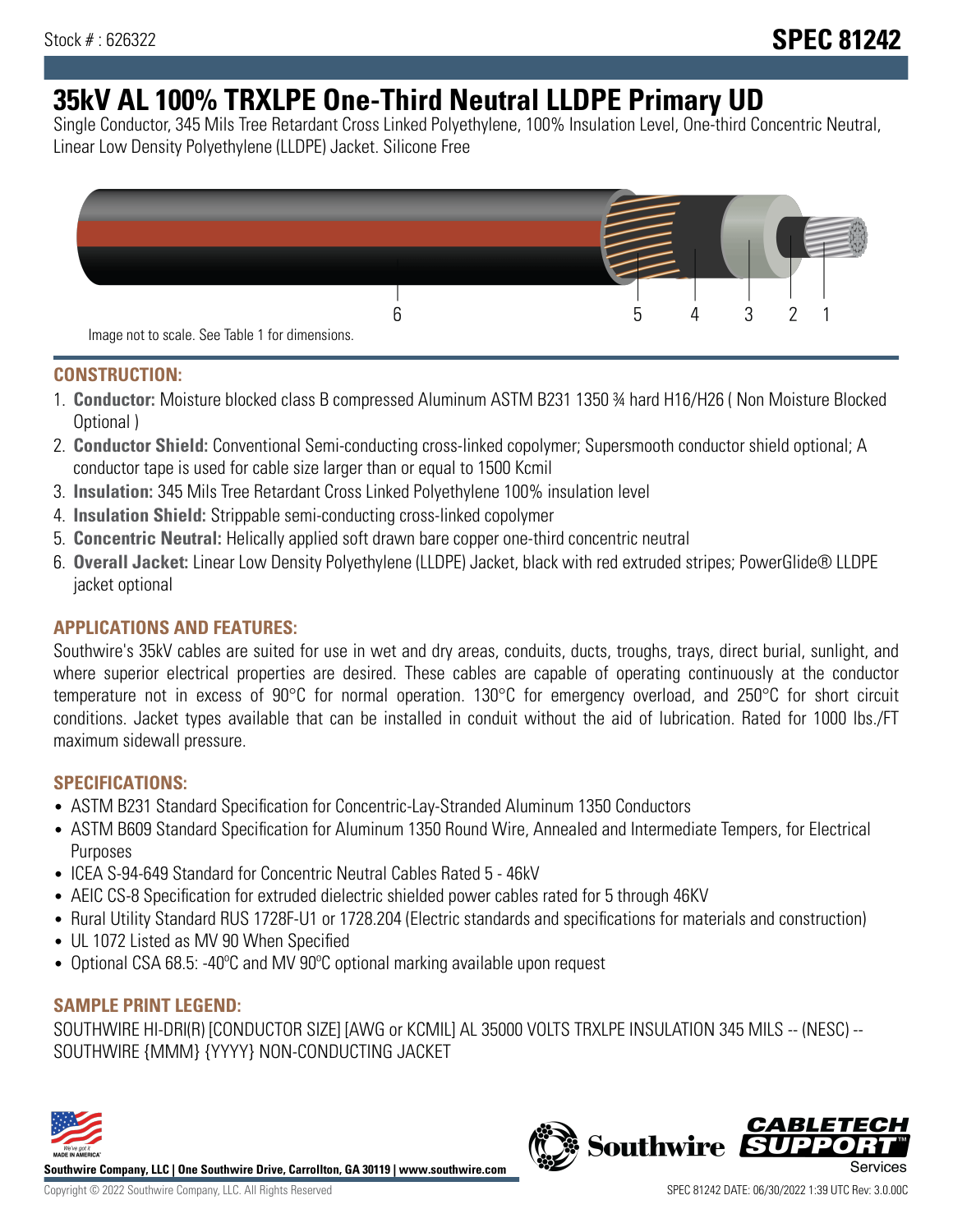# Stock # : 626322 **SPEC 81242**

### **Table 1 – Weights and Measurements**

| <b>Stock</b><br>Number | Cond.<br>Size <sup>1</sup> | <b>Diameter</b><br>Over<br>Conductor | <b>Diameter</b><br>Over<br>Insulation | Insul.<br><b>Thickness</b> | <b>Diameter</b><br>Over<br>Insulation<br><b>Shield</b> | Concentric<br><b>Neutral</b> | Neutral DC<br>Resistance<br>$25^{\circ}$ C | Jacket<br><b>Thickness</b> | Approx.<br><b>OD</b> | Approx.<br>Weight        | Min<br>Bending<br>Radius | Max Pull<br>Tension* |
|------------------------|----------------------------|--------------------------------------|---------------------------------------|----------------------------|--------------------------------------------------------|------------------------------|--------------------------------------------|----------------------------|----------------------|--------------------------|--------------------------|----------------------|
|                        | AWG/<br>Kcmil              | inch                                 | inch                                  | mıl                        | inch                                                   | No. $x$ AWG                  | $\Omega$ /1000ft                           | mil                        | inch                 | $\mathsf{lb}$<br>/1000ft | inch                     | $\mathsf{lb}$        |
| 626322^                | 500<br>(37)                | 0.789                                | 1.519                                 | 345                        | .629                                                   | 16x12                        | 0.104                                      | 77                         | .945                 | 826                      | 15                       | 3000                 |

All dimensions are nominal and subject to normal manufacturing tolerances

◊ Cable marked with this symbol is a standard stock item

\* Pulling tension based on pulling eye directly connected to conductor

! UL listed MV-90 Rated

^ HiDri Plus® - Water Blocking Powder

^^ HiDri Plus® - Water Blocking Powder. All Black Jacket

† 2/3 Concentric Neutral

§ HiDri Plus® - Water Blocking Powder. CSA Listed

### **Table 2 – Electrical and Engineering Data**

| Cond.<br>Size      | 'DC.<br>Resistance<br>$@$ 25°C $^{\prime\prime}$ | АC<br>Resistance<br>$\oslash$ 90°C | Capacitive<br>Reactance @<br>60Hz | Inductive<br>Reactance<br>@ 60Hz | <b>Charging</b><br>Current | <b>Dielectric</b><br>Loss | Zero<br>Sequence<br>Impedance* | Positive<br>Sequence<br>Impedance <sup>®</sup> | Short<br>Circuit<br>Current <sup>@</sup><br>30 Cycle | Allowable<br>Ampacity in<br>Duct 90°C1 | Allowable<br>Ampacity<br>Directly<br>Buried 90°C‡ |
|--------------------|--------------------------------------------------|------------------------------------|-----------------------------------|----------------------------------|----------------------------|---------------------------|--------------------------------|------------------------------------------------|------------------------------------------------------|----------------------------------------|---------------------------------------------------|
| AWG/<br>Kcmil      | $\Omega/1000$ ft                                 | $\Omega/1000$ ft                   | $M\Omega^*1000$ ft                | $\Omega/1000$ ft                 |                            | A/1000ft W/1000ft         | $\Omega/1000$ ft               | $\Omega$ /1000ft                               | Amp                                                  | Amp                                    | Amp                                               |
| $\frac{500}{(37)}$ | 0.0354                                           | 0.045                              | 0.041                             | 0.041                            | 0.493                      | 2.989                     |                                | $0.151 + 0.046$ 0.048+0.040                    | 9540.3                                               | 380                                    | 450                                               |

\* Calculations are based on three cables triplexed / concentric shield / Conductor temperature of 90°C / Shield temperature of 45°C / Earth resistivity of 100 ohmsmeter

† Ampacities are based on Figure 7 of ICEA P-117-734 (Single circuit trefoil, 100% load factor, 90°C conductor temperature, earth RHO 90, 36" burial depth)

‡ Ampacities are based on Figure 1 of ICEA P-117-734 (Single circuit trefoil, 100% load factor, 90°C conductor temperature, earth RHO 90, 36" burial depth)

#### **Table 3 – Weights and Measurements (Metric)**

| Stock<br>Number | Cond.<br>Size <sup>1</sup> | Diameter<br>Over<br>Conductor | <b>Diameter</b><br>Over<br>Insulation | Insul.<br><b>Thickness</b> | <b>Diameter</b><br>Over <sup>'</sup><br>Insulation<br><b>Shield</b> | Concentric<br>Neutral | Neutral DC<br>Resistance<br>$25^{\circ}$ C | Jacket<br><b>Thickness</b> | Approx.<br><b>OD</b> | Approx.<br>Weight | Min<br>Bending<br>Radius | Max Pull<br>Tension* |
|-----------------|----------------------------|-------------------------------|---------------------------------------|----------------------------|---------------------------------------------------------------------|-----------------------|--------------------------------------------|----------------------------|----------------------|-------------------|--------------------------|----------------------|
|                 | AWG/<br>Kcmil              | mm                            | mm                                    | mm                         | mm                                                                  | No. x AWG             | $\Omega$ /km                               | mm                         | mm                   | ka/km             | mm                       | newton               |
| 626322^         | 500<br>(37)                | 20.04                         | 38.58                                 | 8.76                       | 41.38                                                               | 16x12                 | 0.34                                       | .96                        | 49.40                | 2717              | 381.00                   | 13350                |

All dimensions are nominal and subject to normal manufacturing tolerances

◊ Cable marked with this symbol is a standard stock item

\* Pulling tension based on pulling eye directly connected to conductor

! UL listed MV-90 Rated

^ HiDri Plus® - Water Blocking Powder

^^ HiDri Plus® - Water Blocking Powder. All Black Jacket

† 2/3 Concentric Neutral

§ HiDri Plus® - Water Blocking Powder. CSA Listed

# **Table 4 – Electrical and Engineering Data (Metric)**

| 500<br>(27) | 0.1161 | 0.15 | 0.0125 | 0.1345 | .617 | 9.8064 | $ 0.151 + i0.046 $ | $  0.048 + 0.040  $ | 9540.3 | 380 | 450 |
|-------------|--------|------|--------|--------|------|--------|--------------------|---------------------|--------|-----|-----|
| 107         |        |      |        |        |      |        |                    |                     |        |     |     |

\* Calculations are based on three cables triplexed / concentric shield / Conductor temperature of 90°C / Shield temperature of 45°C / Earth resistivity of 100 ohmsmeter



**Southwire Company, LLC | One Southwire Drive, Carrollton, GA 30119 | www.southwire.com**